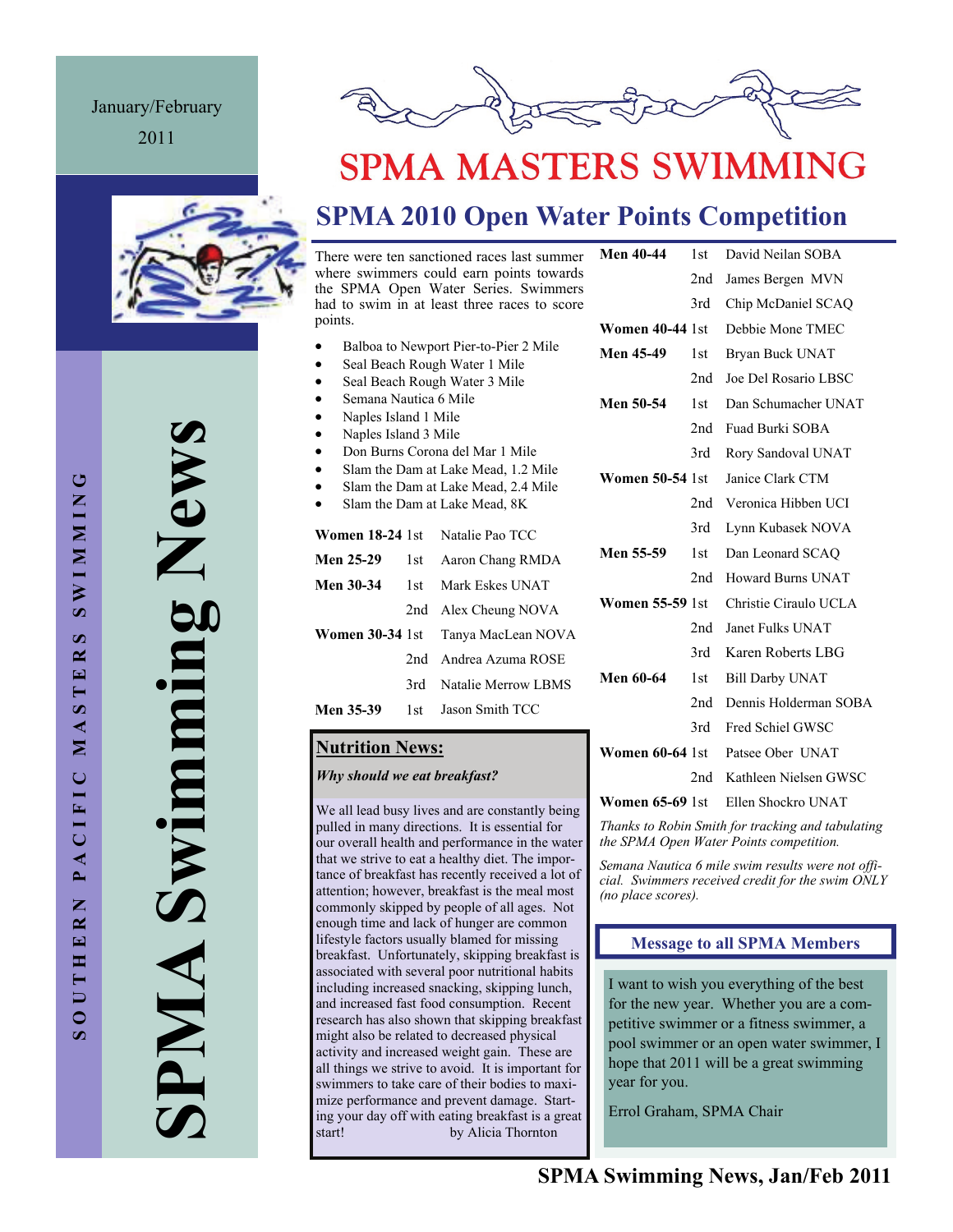**SAN LUIS OBISPO, SANTA BARBARA (North) and KERN** BAKERSFIELD: Gold Wave Masters **Chris Hansen (661) 654-2327; chansen6@csub.edu**<br>BAKERSFIELD Swim Club Club Chris Hansen Corp. Ceith Moore bsc@bakersfieldswimclub org. www LOMPOC: Lompoc's Other Swim Team Frank Piemme (805) 735-7574, conniefrank @verizon.net<br>PASO ROBLES: North County Aquatics Frank Piemme (805) 738-5591, betco@yahoo.com, v **SANTA BARBARA (South) and VENTURA**  OJAI: Ojai Masters **Rick Goeden (805) 646-6884**, theswimguy@sbcglobal.net<br>
SANTA BARBARA Aquatics Club **Community Gregg Wilson (805)252-6469**, sbacmasters@gmail.com, w SANTA BARBARA: UCSB Masters Naya Higashijima (805) 893-2505, ucsbmasters@gmail.com SANTA BARBARA Masters SB Swim Office (805) 966-9757, swimoffice@sbswim.org SANTA BARBARA: Oceanducks Emilio Casanueva (805) 637-8331, emilio@zapallar.net **LOS ANGELES (North)**  L.A. Van Nuys: SCAQ Office (310) 390-5700, www.swim.net/scaq<br>
LANCASTER: Oasis Masters Tom Otto (661) 948-0057, ottolfixit@hotmail.com PASADENA: Caltech Masters Suzanne Dodd (626) 449-7536, sdodd@ipac.caltech.edu SANTA CLARITA Masters Lance O'Keefe, lokeefe@santa-clarita.com, pool: (661) 250-3767 WALNUT: Faster Masters Swim Team Louis Boehle (909) 657-7758, louisboehle@mac.com **LOS ANGELES (Westside)** EL SEGUNDO MASTERS City of El Segundo (310) 524-2700 x2738 HOLLYWOOD: Hollywood Wilshire YMCA Ricardo Espinoza (213) 639-7547, ricardoespinoza@ymcala.org L.A. Pac Palisades, Santa Monica, Culver, Westwood, LMU SCAQ Office (310) 390-5700, www.swim.net/scaq L.A. WEST: UCLA Bruin Masters Steve Najera (310) 206-1787, snajera@recreation.ucla.edu<br>MALIBU Community Pool Swims Masters Molly Larson (310) 456-2489 x272. mlarson@ci.malibu.ca **LOS ANGELES (Central and South)**  L.A.: Pool Open Water Gerry Rodrigues (310) 432-3683, coachgerry@yahoo.com<br>
SOUTH GATE Masters Swim Team Patricia Mitchell (323) 563-5446, pmitchell@sogate.org **LOS ANGELES (South Bay and East County)**  LONG BEACH: Long Beach Masters Swim Cindy Summers (562) 416-6755, summerscm@hotmail.com<br>
LONG BEACH: Shore Aquatic Masters Companies (562) 644-3883, europeanhouse@aol.com, www **INLAND EMPIRE**  BEAUMONT Masters CORONA: Circle City Aquatics CORONA: Circle City Aquatics CORONA: Circle City Aquatics CORONA: Circle City Aquatics CORONA: Circle City Aquatics Coronaves Coronaves Coronaves Coronaves Coronaves Coronaves CORONA: Corona Aquatic Team Masters John Salvino (866) SWM-CRNA, coachsalvino@hotmail.com **ORANGE COUNTY**<br>ALISO VIEJO: Renaissance Club Sport COTO DE CAZA: Coyotes<br>
FULLERTON: FAST Masters Team
FULLERTON: FAST Masters Team
FULLERTON: FAST Masters Team
FULLERTON: FAST Masters Team
FULLERTON: FAST Masters Team
FULLERTON: FAST Masters Team
FULLERTON: FAST Masters T **LAS VEGAS**<br> **HENDERSON Southern Nevada Masters** 

#### **SWIM FOR LIFE**

ATASCADERO: Team K-man Jennifer Glenesk (805) 434-1912, jglenesk @charter.net, www.teamkman.org<br>ATASCADERO: No. SLO Masters **Firman** Kass Flaig (805) 704-9797, kassflaig@hotmail.com, www.c2multisport.com ATASCADERO: No. SLO Masters **Kass Flaig (805) 704-9797**, kassflaig@hotmail.com, www.c2multisport.com<br>BAKERSFIELD: Gold Wave Masters **Kass Flaig (805) 704-9797**, kassflaig@hotmail.com, www.c2multisport.com BAKERSFIELD Swim Club (Europa Meeth Moore, bsc@bakersfieldswimclub.org, www.bakersfieldswimclub.org<br>BAKERSFIELD Aquatics Club (Barles Pike (661) 395-4663, bakersfieldaquatics@yahoo.com, www.bakers BAKERSFIELD Aquatics Club Charles Pike (661) 395-4663, bakersfieldaquatics@yahoo.com, www.bakersfieldaquatics.org<br>
LOMPOC: Lompoc's Other Swim Team Frank Piemme (805) 735-7574, conniefrank@verizon.net Nancy Sznejkowski (805) 238-5591, betco@yahoo.com, www.northcountyaquatics.org SAN LUIS OBISPO Masters **Philip Yoshida (805) 543-9515**, office@sloswimclub.org, www.sloswimclub.org<br>SAN LUIS OBISPO: Kennedy Club Masters **Philip Yoshida (805) 781-3488 x 17, sloaquatics@kennedyclubs.com**, www.kenn Linda Stimson (805) 781-3488 x 17, sloaquatics@kennedyclubs.com, www.kennedyclubs.com SANTA MARIA: Santa Maria Swim Club Mike Ashmore (805) 928-9655, santamariaswim@verizon.com, www.santamariaswim.net CAMARILLO: Camarillo YMCA Martin Armstrong (805) 794-5525, kelpbedd@yahoo.com, www.ciymca.org<br>CARPINTERIA: Channel Island Vic Anderson (805) 403-5425, delphis13@msn.com, channelislandmasters.b Vic Anderson (805) 403-5425, delphis13@msn.com, channelislandmasters.blogspot.com Gregg Wilson (805)252-6469, sbacmasters@gmail.com, www.sbaquatics.com THOUSAND OAKS: Conejo Simi Aquatics Jon Irwin (310) 658-7276, jirwin@earthlink.com, www.csaswim.com<br>THOUSAND OAKS: Conejo Valley Multisport Masters Nancy Kirkpatrick-Reno (818) 469-9972, nancy@cnkinvestments.com Nancy Kirkpatrick-Reno (818) 469-9972, nancy@cnkinvestments.com, www.csaswim.com THOUSAND OAKS: Daland Masters Kevin Lane (818) 917-6930, klane1956ct@sbcglobal.net, www.dalandswim.com<br>THOUSAND OAKS: South Coast Aquatics Matt Warshaw (805) 660-2082, matt@southcoastaquatics.com, www.southcoasta Matt Warshaw (805) 660-2082, matt@southcoastaquatics.com, www.southcoastaquatics.com VENTURA COUNTY Masters Jason York (408) 821-5600, jason.e.york@gmail.com, www.buenaventuraswimclub.org VENTURA: Rio Mesa Masters Toby Petty (805) 642-6674, tonthego00@sbcglobal.net, www.riomesaswimclub.com Christine Dahlstrom-Maki (909) 477-2011, christine\_dahlstrom@yahoo.com Tom Otto (661) 948-0057, ottolfixit@hotmail.com PALMDALE: Canyons Aquatic Masters Jeff Conwell (661) 993-2868, jeffc@canyons.org, www.canyons.org PASADENA: Rose Bowl Masters Chad Durieux (626) 564-0330, cdurieux@rosebowlaquatics.org, www.rosebowlaquatics.org PORTER RANCH: Porter Valley Masters Matt Olaya (661) 305-9720, alphamaleswim@gmail.com, www.pvmasters.com Raine Kishimoto (818) 222-2782 x 110, lkishimoto@cityofcalabasas.com MALIBU Community Pool Swims Masters Molly Larson (310) 456-2489 x272, mlarson (2011) and Mass WEST HOLLYWOOD Aquatics Music and Bryan Libit (310) 288-6555 (team hotline), info (a) who cong, www.wh 20.org WEST HOLLYWOOD Aquatics<br>
WEST HOLLYWOOD Aquatics Bryan Libit (310) 288-6555 (team hotline), info@wh2o.org, www.wh2o.org<br>
Fred Shaw (818) 347-1637, swamfred@aol.com, www.swam.us Fred Shaw (818) 347-1637, swamfred@aol.com, www.swam.us Carol Sing (619) 588-2677, swim@swimcatalina.org, www.swimcatalina.org L.A.: Swimming Los Angeles (and Angeles Matt Harrigan, matt@swimmingla.com or Andy Copley, andy@swimmingla.com<br>L.A. Echo Park and USC: SCAQ (and Angeles CAQ Office (310) 390-5700, www.swim.net/scaq L.A. MID-WILSHIRE: Meridian Swim Club Vanessa Mesia (310) 729-2971, vanessamesia@sbcglobal.net, www.meridiansportsclub.com L.A.: Los Angeles Athletic Club Masters Vanessa Mesia (310) 729-2971, vanessamesia@sbcglobal.net, www.laac.com Patricia Mitchell (323) 563-5446, pmitchell@sogate.org CARSON/LOS ALAMITOS: Long Beach Grunions Yuji Utsumi, (562) 252-0220, info@lbgrunions.com, www.lbgrunions.com HAWTHORNE: South Bay Swim Team Kathy Davids Gore (310) 643-6523, kdavids@socal.rr.com, www.southbayswimteam.org<br>
LA MIRADA: La Mirada Armada<br>
Reverly Garman (949) 552-1710 ihaccoach@aol com www.swimarmada.com Rathy Barries Creek (2007) 312 La Mirada Armada Com, www.swimarmada.com LONG BEACH: Alpert JCC Sascha Bryon-Zwick (562) 426-7601 x1035, sbryanzwick@alpertjcc.org, www.alpertjcc.org<br>LONG BEACH: Long Beach Masters Swim Cindy Summers (562) 416-6755, summersem@hotmail.com Robert Lynn (562) 644-3883, europeanhouse@aol.com, www.shoreaquatics.com LOS ALAMITOS Masters Corey Lakin (562) 430-1073 x511, clakin occilos-alamitos.ca.us, www.ci.los-alamitos.ca.us<br>
MANHATTAN BEACH: Magnum Masters Chuck Milam (310) 546-3601. cdmilam@hotmail.com. www.manhattance.com Chuck Milam (310) 546-3601, cdmilam@hotmail.com, www.manhattancc.com RANCHO PALOS VERDES: Zenith Aquatics Shari Twidwell (310) 947-1323, shari@zapswimming.com, www.zapswimming.com<br>TORRANCE : LA Peninsula Swimmers Shari Shari (310) 813-9656, info@lapsmasters.org, www.lapsmasters.org Debi Blair (310) 813-9656, info@lapsmasters.org, www.lapsmasters.org CORONA: Circle City Aquatics Scott Gainey (949) 315-1013, coachgainey@gmail.com, www.ccaqswim.org<br>CORONA: Corona Aquatic Team Masters Scott Gainey (866) SWM-CRNA, coachsalvino@hotmail.com RIVERSIDE: Riverside Aquatics Assn. Carrie Ridgway (951) 205-2268, info@raa-swim.org, www.raa-swim.org<br>TEMECULA: City of Temecula Masters Gwen Willcox (951) 694-6410, gwen.willcox@cityoftemecula.org TEMECULA: City of Temecula Masters Gwen WIllcox (951) 694-6410, gwen.willcox@cityoftemecula.org<br>TEMECULA Swim Club Club Bryan Davis (951) 285-2718, headcoach@temeculaswimclub.com TEMECULA Swim Club Club Bryan Davis (951) 285-2718, headcoach@temeculaswimclub.com, www.temeculaswimclub.com<br>The Bryan Bradbury (951) 845-7458, ystcoach.jason@verizon.net. www.yucaipaswim.org/YUCAIPA: Musters of Yucaipa Jason Bradbury (951) 845-7458, ystcoach.jason@verizon.net, www.yucaipaswim.org ALISO VIEJO: Renaissance Club Sport Alex Isaly (949) 643-6700, alex.isaly@clubsports.com, www.renaissanceclubsport.com/aliso-viejo<br>COSTA MESA: Orange Coast Masters Swimming Anthony Iacopetti (714) 369-9555, aiacopetti@occ. COSTA MESA: Orange Coast Masters Swimming Anthony Iacopetti (714) 369-9555, aiacopetti@occ.cccd.edu, www.coastmastersswimming.com<br>COTO DE CAZA: Coyotes Coast Masters Swimming com Todd Conrad (949) 858-4100 x257, cotocoyote FULLERTON: FAST Masters Team Bill Jewell (949) 466-6523, swimbill@sbcglobal.net, www.fastswim.org<br>HUNTINGTON BEACH: Golden West Swim Club Cindy Lim (714) 397-0132, cindyhlim@msn.com, www.goldenwestswin HUNTINGTON BEACH: Golden West Swim Club<br>
RVINE Novaquatics

IN: Collins (949) 338-6682, info@novamasters.com, www.novamasters.com<br>
Mike Collins (949) 338-6682, info@novamasters.com, www.novamasters.com IRVINE Novaquatics Mike Collins (949) 338-6682, info@novamasters.com, www.novamasters.com<br>IRVINE: UCI Masters<br>IRVINE: UCI Masters IRVINE: UCI Masters<br>
Mark Moore (949) 824-7946, ctschobe@uci.edu, www.masterswim.uci.edu<br>
Mark Moore (949) 233-6521, swimoffice@mvnswim.org, www.mastersmvnsw MISSION VIEJO Masters<br>Mark Moore (949) 233-6521, swimoffice@mvnswim.org, www.mastersmvnswim.org<br>Mark Desmond (949) 306-3599, markdesmond@highhopes.ws, www.pacificcoastaqua NEWPORT BEACH: Pacific Coast Aquatics Mark Desmond (949) 306-3599, markdesmond@highhopes.ws, www.pacificcoastaquatics.org<br>Mark Desmond (949) 644-3046, jturner@nbfd.net, www.newportlifeguard.org<br>Munical Communication Munica NEWPORT BEACH Lifeguard Association Jim Turner (949) 644-3046, jturner@nbfd.net, www.newportlifeguard.org<br>TUSTIN: SOCAL Aquatics Association Steve Pickell (714) 356-7390, coachsteve@socalaquatics.com, www.socal TUSTIN: SOCAL Aquatics Comparent Steve Pickell (714) 356-7390, coachsteve@socalaquatics.com, www.socalaquatics.com<br>
YORBA LINDA: East Lake Eagle Rays Mike Pawloski (714) 372-6273, bonuspak@earthlink.net Mike Pawloski (714) 372-6273, bonuspak@earthlink.net

HENDERSON Southern Nevada Masters Frank Lowery (702) 400-2790, flowery 719@cox.net, www.lowerysmultisport.com<br>Frank Lowery (702) 247-7788, heckerrealestate@hotmail.com Victor Hecker (702) 247-7788, heckerrealestate@hotmail.com LAS VEGAS: Swim Las Vegas Kara Robertson (702) 498-2316, swimlasvegas@gmail.com, www.swimlv.com LAS VEGAS: Viva Las Vegas Masters Melissa Gutierrez (702) 480-4321, mjvgutierrez@cox.net Melissa Gutierrez (702) 480-4321, mjvgutierrez@cox.net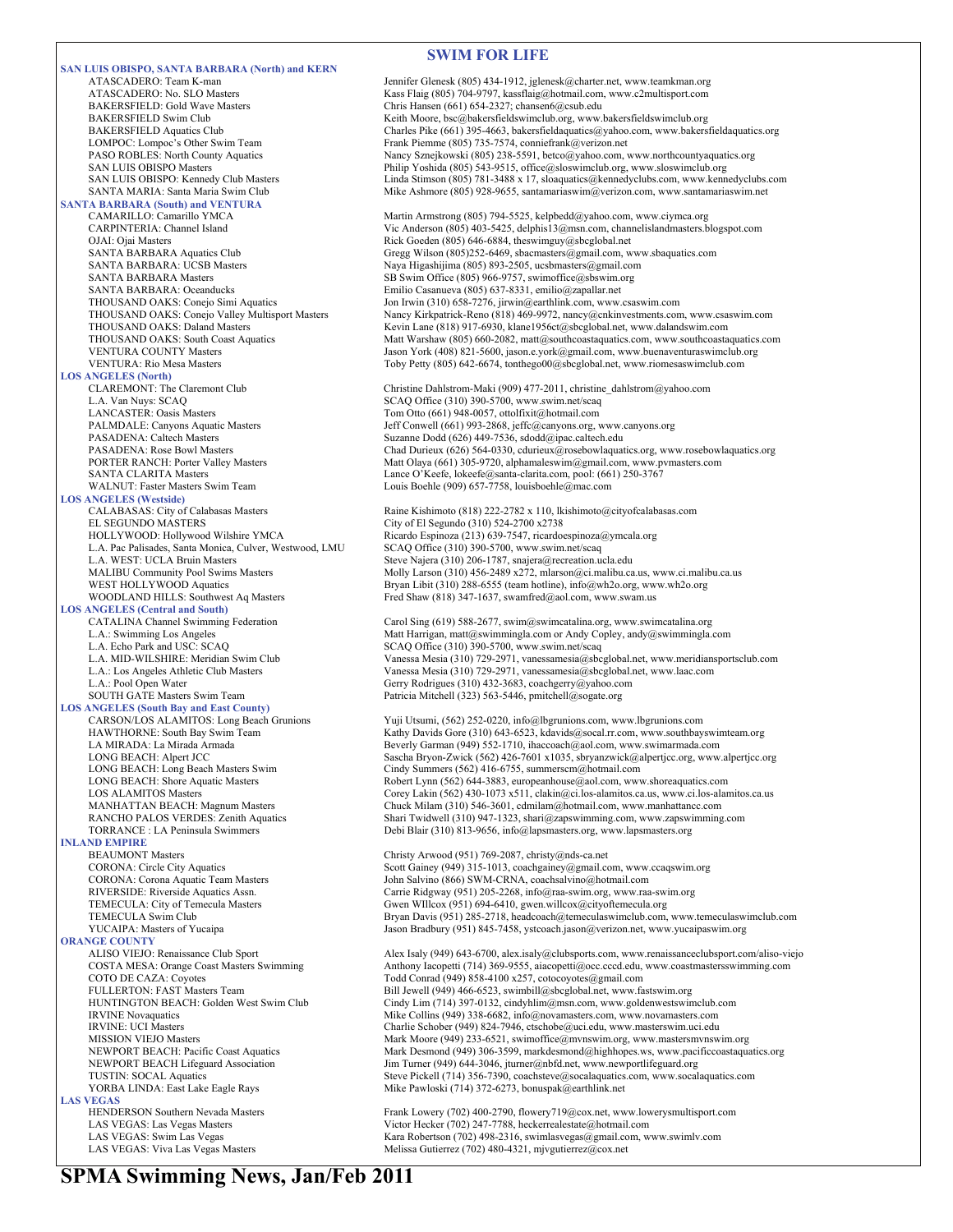# **Southern Pacific Masters Association**

*2011 Membership Form* 

| <b>United States Masters</b><br>Swimming, Inc. &                                                           | PLEASE PRINT CLEARLY                                              |                                                                                             |                                      |                                           |                                                                                                                                   |  |  |
|------------------------------------------------------------------------------------------------------------|-------------------------------------------------------------------|---------------------------------------------------------------------------------------------|--------------------------------------|-------------------------------------------|-----------------------------------------------------------------------------------------------------------------------------------|--|--|
|                                                                                                            | Your name on this form and on meet entry forms must be identical. |                                                                                             |                                      |                                           |                                                                                                                                   |  |  |
| Southern Pacific                                                                                           | <b>Last Name</b>                                                  | First Name                                                                                  |                                      | Middle Initial                            |                                                                                                                                   |  |  |
| Masters Association                                                                                        |                                                                   |                                                                                             |                                      |                                           |                                                                                                                                   |  |  |
|                                                                                                            | <b>Mailing Address</b>                                            |                                                                                             |                                      |                                           | Home Phone No.                                                                                                                    |  |  |
| 2011 Membership<br><b>Application</b>                                                                      | City                                                              |                                                                                             | <b>State</b>                         | Zip                                       | Daytime or Cell Phone No.                                                                                                         |  |  |
| $\Box$ Renewal                                                                                             | Date of Birth (required, must be 18 or over)<br>Age               |                                                                                             |                                      | Gender                                    | Email Address (print in ALL CAPS)                                                                                                 |  |  |
| CLUB (If left blank, you will remain with your previous club, or "unattached" if new)                      |                                                                   |                                                                                             |                                      |                                           | Today's Date (must be after 11/1/10)                                                                                              |  |  |
| $\Box$ Check this box if you do not want any emails from USMS or SPMA, except regarding your registration. |                                                                   |                                                                                             |                                      |                                           |                                                                                                                                   |  |  |
|                                                                                                            |                                                                   |                                                                                             |                                      |                                           |                                                                                                                                   |  |  |
| $\Box$ I am a Masters coach                                                                                | $\Box$ I am a certified official                                  |                                                                                             |                                      | $\Box$ I would like to volunteer for SPMA |                                                                                                                                   |  |  |
| I I am a member of YMCA                                                                                    | I am a member of USA Triathlon                                    |                                                                                             | $\Box$ I am a member of USA Swimming |                                           |                                                                                                                                   |  |  |
| <b>Annual Fee: \$44</b>                                                                                    | $\mathbf{s}$                                                      |                                                                                             |                                      |                                           | "I, the undersigned participant, intending to be legally bound, hereby cer-                                                       |  |  |
|                                                                                                            |                                                                   |                                                                                             |                                      |                                           | tify that I am physically fit and have not been otherwise informed by a                                                           |  |  |
| <b>Optional Donations:</b>                                                                                 |                                                                   |                                                                                             |                                      |                                           | physician. I acknowledge that I am aware of all the risks inherent in Mas-                                                        |  |  |
| $$1.00 (or $$ ) to SPMA                                                                                    | $\mathbb{S}$                                                      |                                                                                             |                                      |                                           | ters Swimming (training and competition), including possible permanent                                                            |  |  |
| $$1.00$ (or \$ ) to USMS                                                                                   |                                                                   |                                                                                             |                                      |                                           | disability or death, and agree to assume all of those risks. AS A CONDI-<br>TION OF MY PARTICIPATION IN THE MASTERS SWIMMING PRO- |  |  |
| <b>Endowment Fund</b>                                                                                      | $\mathbb{S}$                                                      |                                                                                             |                                      |                                           | GRAM OR ANY ACTIVITIES INCIDENT THERETO, I HEREBY                                                                                 |  |  |
| $$1.00 (or $$ ) to the                                                                                     |                                                                   |                                                                                             |                                      |                                           | WAIVE ANY AND ALL RIGHTS TO CLAIMS FOR LOSS OR DAM-                                                                               |  |  |
| International Swimming Hall \$                                                                             |                                                                   |                                                                                             |                                      |                                           | AGES, INCLUDING ALL CLAIMS FOR LOSS OR DAMAGES                                                                                    |  |  |
| of Fame                                                                                                    |                                                                   |                                                                                             |                                      |                                           | CAUSED BY THE NEGLIGENCE, ACTIVE OR PASSIVE, OF THE                                                                               |  |  |
|                                                                                                            |                                                                   |                                                                                             |                                      |                                           | FOLLOWING: UNITED STATES MASTERS SWIMMING, INC., THE                                                                              |  |  |
| <b>TOTAL ENCLOSED</b>                                                                                      | \$                                                                | LOCAL MASTERS SWIMMING COMMITTEES, THE CLUBS, HOST                                          |                                      |                                           |                                                                                                                                   |  |  |
| Make check payable to SPMA,                                                                                |                                                                   |                                                                                             |                                      |                                           | FACILITIES, MEET SPONSORS, MEET COMMITTEES, OR ANY IN-                                                                            |  |  |
| Mail to:                                                                                                   |                                                                   |                                                                                             |                                      |                                           | DIVIDUALS OFFICIATING AT THE MEETS OR SUPERVISING                                                                                 |  |  |
| <b>SPMA</b>                                                                                                |                                                                   | SUCH ACTIVITIES. In addition, I agree to abide by and be governed by<br>the rules of USMS." |                                      |                                           |                                                                                                                                   |  |  |
| c/o Dan Wegner                                                                                             |                                                                   |                                                                                             |                                      |                                           |                                                                                                                                   |  |  |
| 3773 Price Ridge Ct<br>Las Vegas, NV 89147                                                                 |                                                                   | <b>Signature</b>                                                                            |                                      |                                           | (required)                                                                                                                        |  |  |
| Benefits of 2011 SPMA Membership                                                                           |                                                                   |                                                                                             |                                      |                                           |                                                                                                                                   |  |  |

Benefits of 2011 SPMA Membership

The opportunity to meet and train with some of the most experienced coaches and swimmers in the area.

• The benefit of coaching and training with our member clubs throughout the country requiring USMS membership.

- It subscription to GBTE SWIMME, a or monthly swimming package. A subscription to USMS Swimmer, a bi-monthly swimming publication which runs concurrently with your membership (\$8.00 of the annual
- $\bullet$  Liability insurance for your club and meet sponsors.
- Think about your article and ask  $\mathcal{F}_{\mathcal{A}}$  is the picture supports if the picture supports if the picture supports if the picture supports if the picture supports if the picture supports in the picture supports in th • Secondary accident insurance.
- Borrowing privileges from the SPMA videotape and book library.
- SPMA Swimming News, featuring up-to-date information on events occurring in our area and helpful articles on health and swimming.  $\mathcal{C}$
- $w_1$  can consider a choose and import into  $y_1$ • The privilege of participating in any SPMA or USMS sanctioned postal, pool, and open water events or clinics.
- Information and advice from the SPMA office to answer your swimming related questions or concerns.

*2011 USMS Registration is valid through December 31, 2011*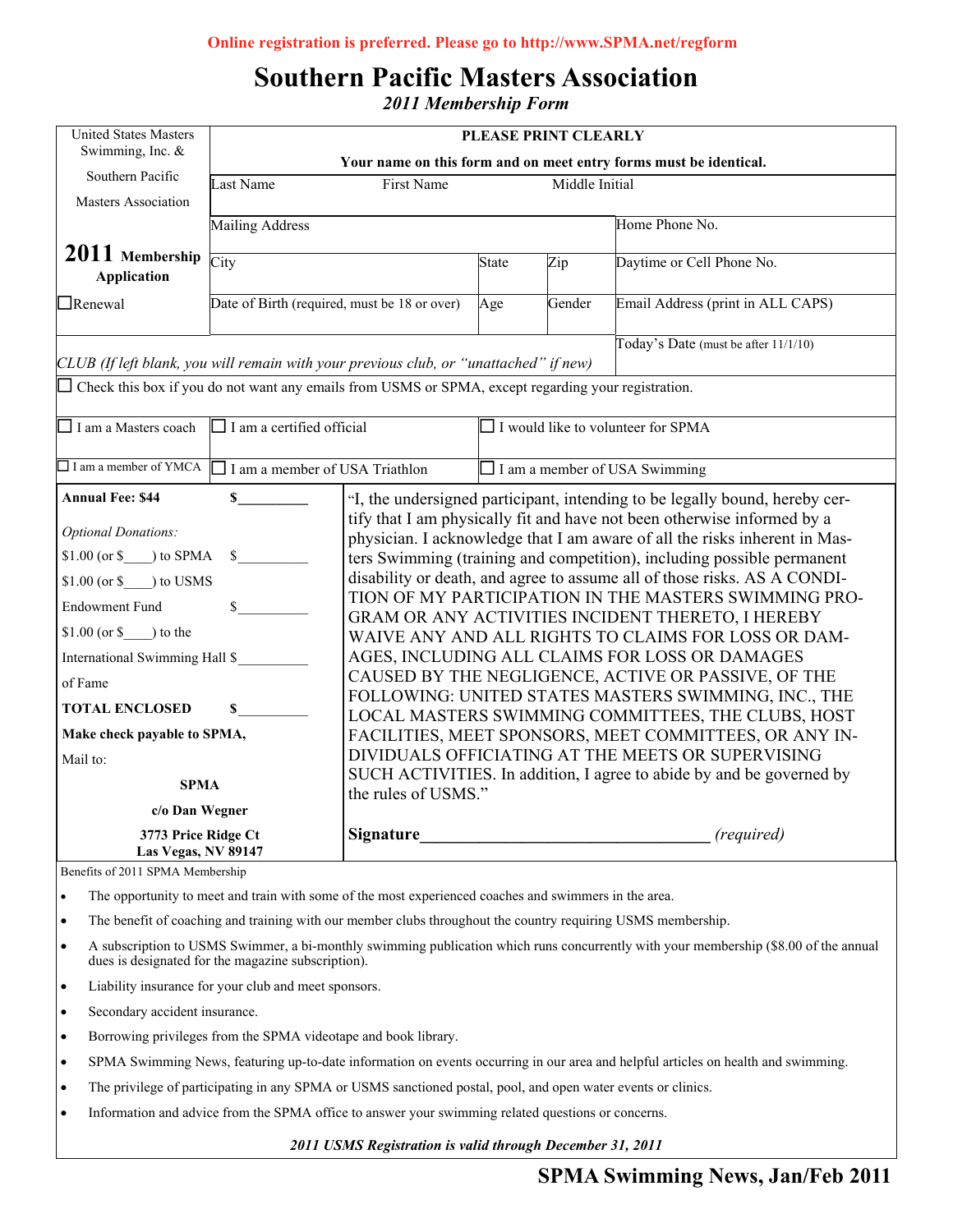## **Las Vegas Masters Vegas Free Play SCY Swim Meet Saturday, January 22nd, 2011**

#### Sanction number: 331-001

**Facility**: Desert Breeze Park, 8275 W. Spring Mountain Road, indoor 50-meter by 25-yard pool. Six lanes will be available for warm-up.

**Directions:** From the I-15 Fwy., take the Flamingo Road exit (#38). Take Flamingo Road west for 3.54 miles. Turn right onto South Rainbow Blvd. and go 0.78 miles. Turn left onto Spring Mountain Road and go 1.70 miles. The pool is on the left.

**Entries:** The pre-entry postmark deadline is Monday, January 17th, 2011. Deck entries will close at 12:30 p.m. for the first six events. Age on January 22nd determines age group for the meet. You must be at least 18 to compete.

**Seeding:** All events will be deck-seeded slowest to fastest, by entered time, ages and genders combined. Check-in is not required in order to be deck seeded, except swimmers must check in to swim the 500 yd. Freestyle and the 400 yd. Individual Medley.

**Relays:** All relays will be deck entered. Relay fees are \$2.00 per relay due upon entry. For each relay swimmer who is not entered in individual events, a fee of \$5.00 and a signed liability release must be submitted with the relay entry.

**Awards:** Individual: SPMA ribbons for places 1 to 3. Relay: SPMA ribbons for first place.

**Special Awards**: Events marked VFP (Vegas Free Play) will have special awards from local casinos for "free play" at the casino. Winners of age groups will be eligible for coupons redeemable at Las Vegas casinos. You must be at least 21 years of age in order to get a VFP coupon.

**Entry Fees:** \$25.00 per swimmer flat fee. For swimmers in relays only, the fee is \$5.00. NOTE: deck entrants and online entries after January 17th will pay an additional \$10.00 entry charge.

**Checks payable to**: "Las Vegas Masters Coach Victor Hecker"

Mail consolidated entry card, a copy of your 2011 USMS card, and check to: Las Vegas SCY Meet, P. O. Box 204, Lake Forest, CA 92609-0204.

**Questions:** Victor Hecker, (702) 247-7788; Robert Mitchell, mitchellrobert@cox.net, (949) 689-7946.

### **Saturday, January 22, 2011**  Warm-up at noon

Meets start at 1:00 p.m.

- 1. 500 yd. Freestyle
- 2. 200 yd. Mixed Medley Relay
- 3. 100 yd. Individual Medley
- 4. 50 yd. Butterfly
- 5. 100 yd. Backstroke
- 6. 200 yd. Freestyle (VFP)
- 7. 50 yd. Breaststroke
- 8. 200 yd. Individual Medley
- 9. 100 yd. Butterfly
- 10. 50 yd. Freestyle
- 11. 50 yd. Backstroke
- 12. 400 yd. Individual Medley
- 13. 100 yd. Breaststroke
- 14. 100 yd. Freestyle (VFP)

## **Rose Bowl Masters**

**SCY Swim Meet** 

### **Saturday, February 5th, 2011**

#### Sanction number: 331-002

**Facility**: Rose Bowl Aquatics Center, 360 N Arroyo Blvd., Pasadena. There is an outdoor, 8-lane competition pool, with six additional lanes available for warm-up.

**Directions:** *Going west on I-210,* exit Orange Grove as the freeway transitions to the 134. Go straight through the lights onto W. Holly Street. Turn left onto Arroyo Drive, then right onto Arroyo Blvd, and right into the first parking lot. *Going east on 134,* exit Orange Grove Blvd, and turn left onto Orange Grove. Turn left on West Holly Street. Turn left onto Arroyo Drive, then right onto Arroyo Blvd and right into the first parking lot. *Going south on I-210,* exit Mountain, turn right onto Mountain. Go straight until you see the Rose Bowl. At the parking lots turn left onto Arroyo Drive and left into parking lot I.

**Entries:** The pre-entry postmark deadline is Saturday, January 29th, 2011. Deck entries will close at 8:00 a.m. Age on February 5th determines age group for the meet. You must be at least 18 to compete.

**Seeding:** All events will be deck-seeded slowest to fastest, by entered time, ages and genders combined.

**Relays:** All relays will be exhibition and deck entered at no cost.

**Awards:** Individual: SPMA ribbons for places 1 to 3. Relay: SPMA ribbons for first place.

**Entry Fees:** \$20.00 per swimmer flat fee. Deck entries and online entries after January 29th are allowed for \$30.00 flat fee. For swimmers in relays only, the fee is \$5.00.

**Checks payable to**: Rose Bowl Aquatics

Mail consolidated entry card, a copy of your 2011 USMS card, and check to: Rose Bowl Aquatics Masters, c/o Chad Durieux, 360 N Arroyo Blvd., Pasadena, CA 91103.

**Questions:** Chad Durieux, cdurieux@rosebowlaquatics.org.

#### **Saturday, February 5, 2011**  Warm-up at 7:00 a.m. Meet starts at 8:30 a.m.

- 1. 500 yd. Freestyle
- 2. 400 yd. Individual Medley
- 3. 200 yd. Backstroke
- 4. 200 yd. Breaststroke
- 5. 1000 yd. Freestyle
- 6. 200 yd. Butterfly
- 7. 200 yd. Freestyle
- 8. 200 yd. Individual Medley
- 9. 400 yd. Freestyle Relay (Men, Women, Mixed)
- 10. 200 yd 2-person Tech Suit Freestyle Exhibition Relay

*Most meets have online registration and prefer* 

*that swimmers enter online. Please go to* 

*http://www.SPMA.net for the list of our current meets and* 

### **SPMA Swimming News, Jan/Feb 2011**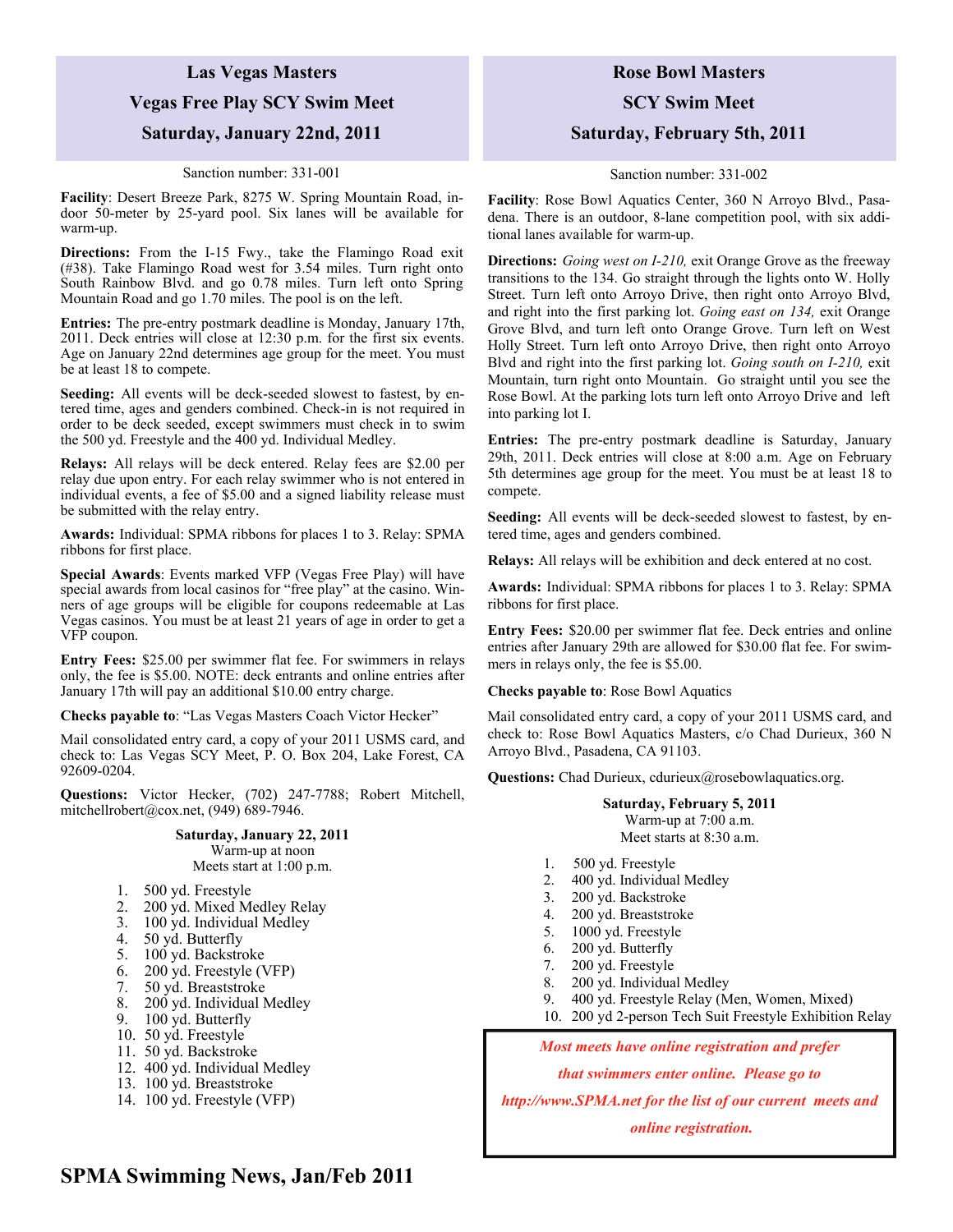### **Caltech Pentathlon**

### **SCY Swim Meet**

### **Sunday, March 6th, 2011**

#### Sanction number: 331-004

**Facility:** 1201 E. California Blvd, Pasadena. The Caltech facility is an outdoor, 8-lane, 25-yard, all-deep pool with a separate 25-yard warm-up pool.

**Directions:** Take Hill Avenue south from the 210 Fwy. After 1.2 miles, turn right on California Blvd. Go to the second stop light and turn left into the parking lot. Continue past the tennis courts to the gym. The pool is located west of Brown Gym. Or take the 110 Fwy. North until it ends. Go 1 mile and turn right on California Blvd., and continue 2 miles to Caltech. Parking is free on weekends.

**Entries:** The pre-entry postmark deadline is Friday, February 25th. Deck entries close at 9:15 a.m. sharp! Age on March 6th determines age group for the meet. You must be at least 18 to compete.

**Seeding:** All events will be deck seeded slowest to fastest, by entered time, ages and sexes combined.

**Awards:** Custom pentathlon awards will be given to the top three finishers in each age group. The swimmer with the lowest cumulative time for all five events shall be declared the winner. A swimmer must swim all five events to be considered for an award.

**Entry Fees:** \$20.00 flat fee per swimmer. Deck entries are allowed for \$30.00. Late entries and entries received without payment will be treated as deck entries and charged the deck entry fee.

#### **Checks payable to**: Caltech Masters

Mail consolidated entry card, a copy of your 2011 USMS card, and check to: Caltech Pentathlon, c/o Suzanne Dodd, 211 Eastern Ave., Pasadena, CA 91107.

**Questions:** Meet Director, Suzanne Dodd, (626) 449-7536.

**Sunday, March 6, 2011**  Warm-up at 9:00 a.m. Meet starts at 10:00 a.m.

- 1. 50 yd. Butterfly
- 2. 50 yd. Backstroke
- 3. 50 yd. Breaststroke
- 4. 50 yd. Freestyle
- 5. 100 yd. Individual Medley

# Expand your horizons!

Take a trip to a swim meet in a neighboring LMSC. For up-to-date information check out these websites: San Diego-Imperial: www.simasterswim.org New Mexico: www.zianet.com/pdjang/nmms/index.htm Arizona: www.azlmsc.org

## **Mission Viejo Masters SCY Swim Meet Sunday, March 20th, 2011**

#### Sanction number: 331-005

**Facility:** Mission Viejo Pool is an outdoor, 25-yd. by 50-m competition pool at the Marguerite Aquatic Center, 27474 Casa Del Sol, Mission Viejo. **Directions:** From the north or south, take the I-5 Freeway to the Alicia Parkway exit in Mission Viejo. Go east (away from the ocean) to Trabuco Road. Turn right on Trabuco to Marguerite Parkway. Go left on Marguerite to Casa Del Sol, turn right onto Casa Del Sol, and turn into the driveway for pool parking. There will be no parking in the upper parking lot. No tennis parking on Marguerite allowed. **Entries:** The pre-entry postmark deadline is Monday, March 14th. Deck registration is permitted. Deck entries will close at 8:00 a.m. for the 500 yd. Freestyle and 400 yd. Individual Medley, and at 10:30 a.m. for all other events. Age on March 20th determines age group for the meet. You must be at least 18 to compete. Swimmers are limited to 4 individual events.

**Seeding:** All events will be deck seeded slowest to fastest, by entered time. Check in is not required in order to be deck seeded, except swimmers must check in to swim the 500 and 1000 yd. Freestyle and the 400 yd. Individual Medley.

**Relays:** All relays will be deck entered on SPMA relay forms available at the meet. Relay fees are \$2.00 per relay due upon entry. For each relay swimmer who is not entered in individual events, a fee of \$10.00 and a signed liability release must be submitted with the relay entry.

**Awards:** Individual: SPMA ribbons for places 1 to 3. Relay: SPMA ribbons for first place.

**Entry Fees:** \$25.00 per swimmer flat fee. Deck entries allowed for a total of \$35.00.

**Checks payable to**: Mission Viejo Nadadores (MVN). Mail consolidated entry card, a copy of your 2011 USMS card, and check to: Mission Viejo Nadadores Mark Moore, 25108-A Marguerite Parkway #391, Mission Viejo, CA 92692. **Questions:** Meet Director, Mark Moore (949) 489-1847; coachmark@mastersmvnswim.org.

**Snack Bar**: Hot and cold drinks, snacks, and food will be available for purchase.

**Sunday, March 20, 2011**  400 IM and 500 warm-up at 8:00 a.m. 500 starts at 8:30 a.m.

1. 500 yd. Freestyle (check-in required) 2. 400 yd. Individual Medley (check-in required) Additional warm-up after 400 IM Event #3 will start no earlier than 11:00 a.m. 3. 200 yd. Freestyle 4. 50 yd. Butterfly 5. 100 yd. Backstroke 6. **25 yd. Freestyle\*** 7. 200 yd. Medley Relay (men, women, or mixed)

- 8. 200 yd. Individual Medley
- 9. 50 yd. Breaststroke
- 10. 100 yd. Freestyle
- 11**. 25 yd. Breaststroke\***
- 12. 100 yd. Butterfly
- 13. 50 yd. Backstroke
- 14. 200 yd. Freestyle Relay (men, women, or mixed)
- 15**. 25 yd. Butterfly\***
- 16. 100 yd. Breaststroke
- 17. 50 yd. Freestyle
- 18. **25 yd. Backstroke\***
- 19. 100 yd. Individual Medley
- 20. 200 yd. Fun Fin Relay
- 21. 1000 yd. Freestyle (check-in required)

**\*25 yd. events are not recognized by USMS and will not be submitted for Top Ten consideration.**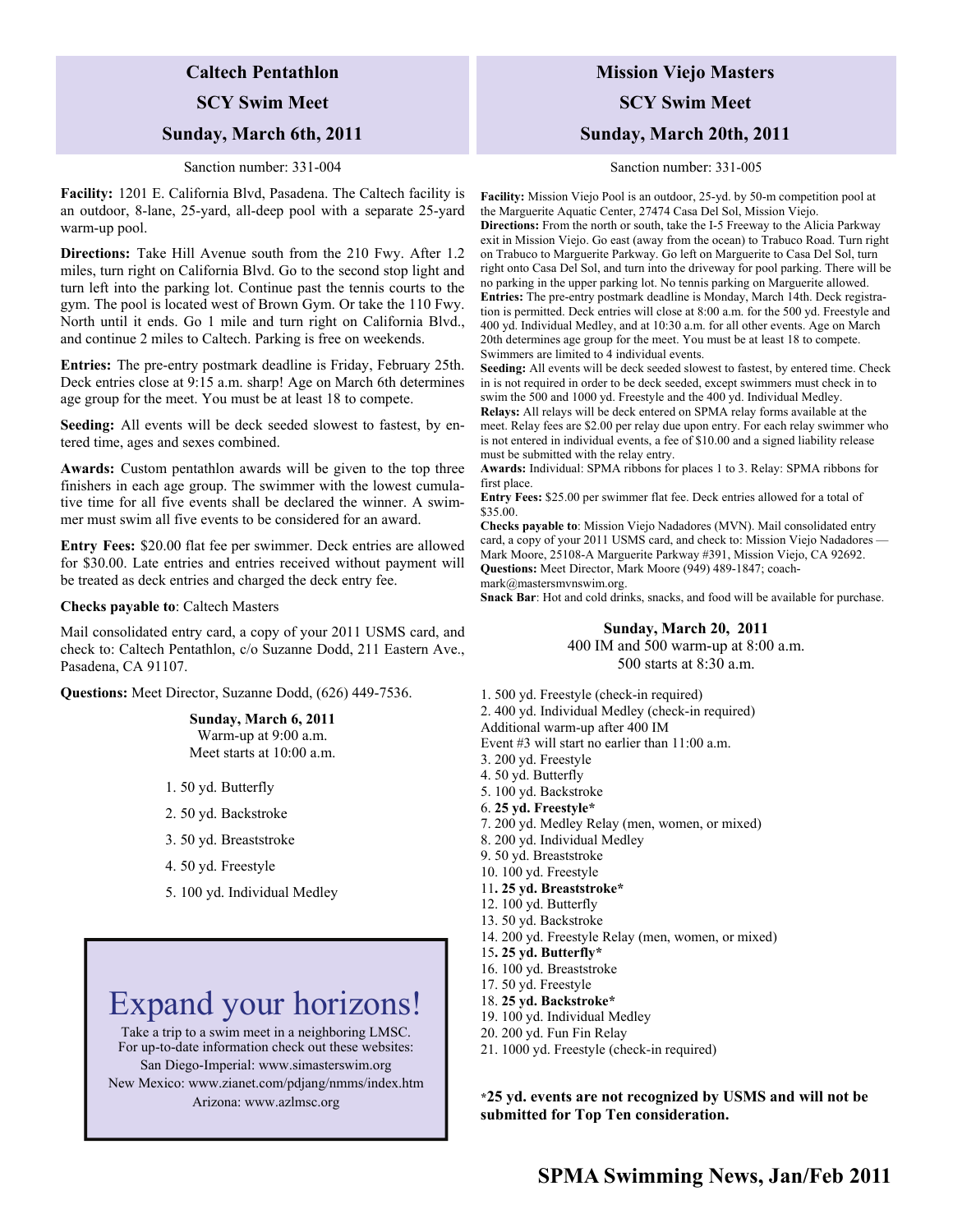# **SWIMMER'S SHOULDER**

## *by Jessica Seaton, D.C.*

### **What is swimmer's shoulder?**

*Swimmer's shoulder* is a general term used to describe an overuse shoulder injury occurring in swimmers. It represents a chronic irritation of the shoulder soft tissues (tendons, muscles, ligaments). This is also known as *impingement syndrome*. As an example: during a 25-yard freestyle swim (front crawl), the right arm will typically perform 8 strokes (pull and recovery). In a typical workout of 4,000 yards the right arm will rotate 1,280 times. As you can see, if you have a small biomechanical problem, by the end of workout it will be worse.

### **What are some of the symptoms?**

The symptoms will vary with the cause. However, there are some general trends. Usually the pain is the worst in backstroke, and least during breaststroke (except perhaps, where the biceps or tendon or subscapularis muscle is the primary culprit). Pain may occur at any phase of freestyle. Depending on when it occurs, the diagnosis will be different (i.e., if the pain is worse during the recovery phase, think of rotator cuff involvement, whereas if the pain is worse during the initial pull, the biceps tendon may be more involved). Sleeping on the involved side aggravates the pain. When the problem is fairly advanced, the swimmer will also experience shoulder pain when not swimming and the shoulder becomes progressively more tender to the touch.

*Swimmer's shoulder* is not an exact diagnosis. To obtain an accurate diagnosis (which muscles and tendons are involved) you should seek professional help from a sports medicine specialist (chiropractor, orthopedic surgeon). The examiner should take a detailed history and should understand the mechanics of swimming (see below). The examination should at least include an evaluation (for pain and weakness) of all your shoulder movements with and without resistance. X-rays usually are not necessary.

### **What causes swimmer's shoulder?**

The causes will vary according to the specific problem. If your problem is the most common type of impingement syndrome, then it is usually related to a muscle imbalance.

The large internal rotators (pectoralis major, latissimus dorsi) are used in the pull phase of freestyle, whereas the smaller, weaker external rotators (e.g., the rotator cuff muscles) are used in the recovery phase. Other muscles are responsible for the alignment of the arm with the shoulder blade. Your problem may be with any, or all three of these, although most commonly the problem is with the weak external rotators.

### **Some of the problems that may develop and cause impingement syndrome are:**

- Insufficient body roll (should be 40°-60°) in freestyle and backstroke. This is even more important in backstroke, where insufficient body roll causes excessive tugging on the tendons.
- Over-developed pectoral muscles and under-developed rhomboids, middle and upper trapezeii, levator scapulae and upper latissimus dorsi (leads to an instability of shoulder).
- Weak rotator cuff muscles. These are the dynamic stabilizers of the shoulders.
- Excessive internal rotation in freestyle and butterfly during the "catch": middle finger should enter the water first, not the thumb and index finger.
- Excessive adduction on the pull-through phase (your hand should not cross the midline).
- Dropped elbows occur if the internal rotators and adductors (pectoralis major, latissimus dorsi) are not strong enough.
- Over-training with insufficient recovery time. This is especially true for those of you doing a rigorous weight-training program as well as swimming, without allowing your body enough time to recover. Over-training also occurs when one tries too vigorously to make up for months of inactivity!
- Cantilevering on the arm opposite the breathing side. This is seen especially in one-sided breathing and with a straightarm initial pull. If the elbow is not "cocked" at the beginning of the catch phase, a cantilevering occurs at the shoulder. This then aggravates or accelerates an impingement syndrome.

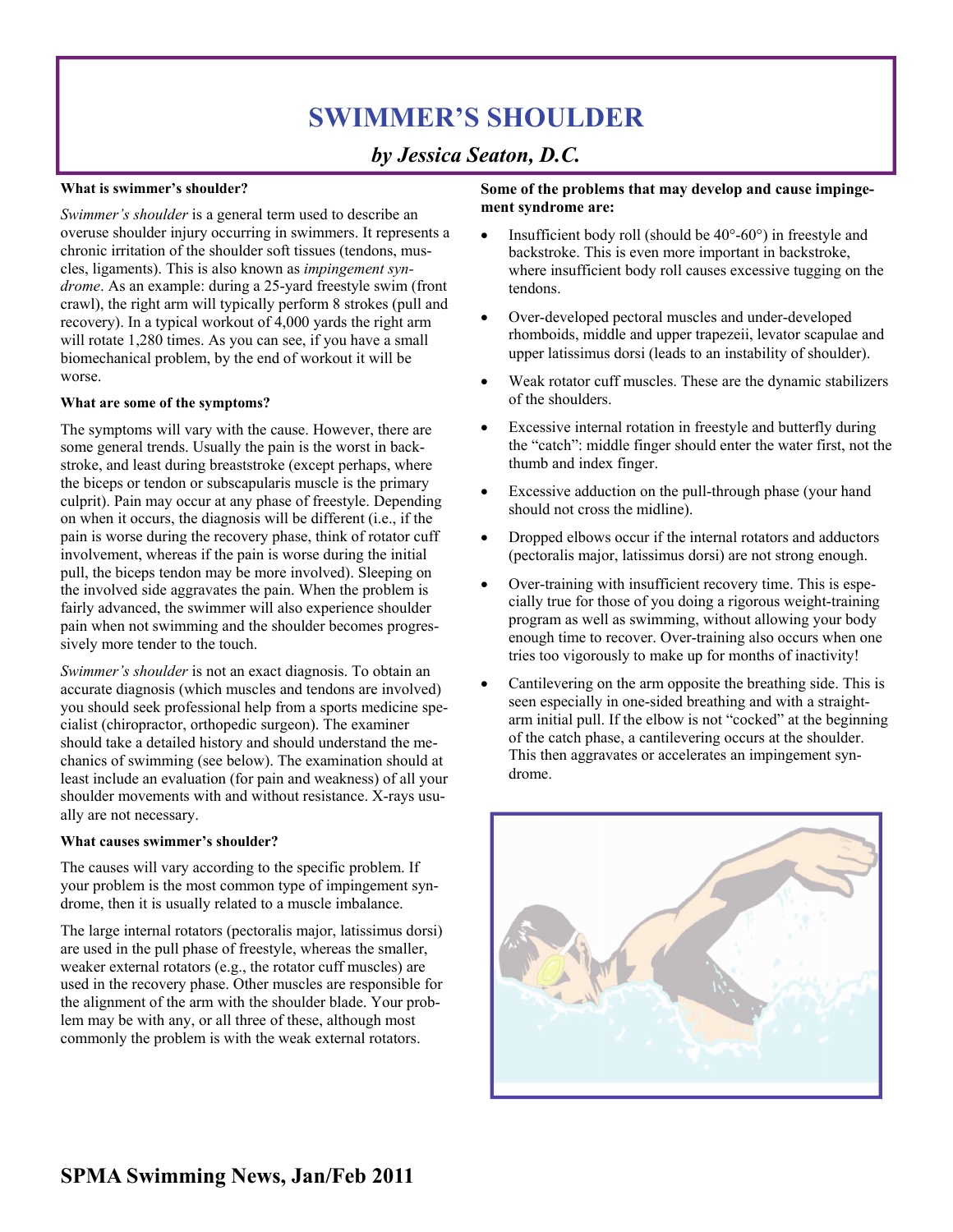# **SWIMMER'S SHOULDER**

## *by Jessica Seaton, D.C.*

### **How do I treat swimmer's shoulder?**

I cannot emphasize enough that a proper diagnosis (identifying the involved muscles/tendons and stage/severity of the problem) will lead to the most appropriate treatment. A good treatment plan includes:

- 1. Reduce the inflammation and apply ice to the shoulder for 20 minutes after training (if training is appropriate). I am not a big fan of anti-inflammatory medication, as it inhibits proper healing of the tendons. Chronic use of nonsteroidal anti-inflammatory medications can adversely affect the stomach, intestines, kidneys, and liver. I prefer herbal supplements (e.g., curcumin or tumeric, boswellic acid) or homeopathic remedies (rhus tox, arnica, Traumeel). It is not recommended that you cover up the pain with drugs and swim anyway.
- 2. Rest, depending on how severe the injury, this may mean total rest (no swimming), decreased yardage while avoiding backstroke and butterfly, or only kicking with arms at your side. It is wise to wait at least a couple of pain-free days before resuming swim training.
- 3. Passive care by a professional, which may include ultrasound, interferential current, cross-friction massage to the tendons, triggerpoint work (if triggerpoints were found in the diagnosis), post-isometric relaxation of the involved muscles, and adjustments of the shoulder and/or neck.
- 4. Rehabilitation exercises that strengthen the weak muscles (usually the external rotators of the shoulders). These are not exercises commonly done at the gym, but exercises with minimal weights (3-5 lb.) done in a very specific, controlled manner. A good sports medicine chiropractor or physical therapist should be able to show you the specific exercises for your particular condition. If you have ever had shoulder problems, it is wise to do these exercises at least several times per week. Generally it is said that for every day a swimmer swims with a bad shoulder, one day of rehab time is required.
- 5. Modify training: I could write a whole article alone on why hand paddles can be bad for your shoulders. Certainly don't use them while you're having shoulder problems. Have the coach check your body position for body roll and arm position. If no coach is available, have a friend videotape your swimming. The tape is often quite revealing. Best of all, have a coach videotape your swimming and go over the stroke mechanics with you.

### **What if shoulder pain returns?**

Having gone through one bout of shoulder pain with treatment, including physical therapy modalities and exercises, does not guarantee that a swimmer will never again experience shoulder pain. Quite the contrary! The biggest risk factor for any injury is having been injured in that area before.

### **Why shoulder pain returns:**

1) Probably the most common reason is that the swimmer is no longer doing the rehabilitation exercises. A variation on this theme is that the swimmer had stopped doing their shoulder exercises and only resumed doing them when the shoulder pain returned. Rehabilitation exercises are designed to correct muscle imbalances that occur around the shoulder. These imbalances generally are due to very strong pectoralis major and latissimus dorsi muscles — the power muscles in swimming, and correspondingly weak rotator cuff muscles and shoulder stabilizing muscles such as serratus anterior. As long as one swims, one needs to keep these muscles in balance. A strong core is also important for optimal shoulder function.

2) The rehabilitation exercises may need to be re-evaluated. The swimmer may be doing them incorrectly (subtle changes in form can be aggravating rather than helping a shoulder) or may actually need different exercises. The problem may not be involving the exact same muscles as the prior incident. A good diagnostician can determine precisely which rotator cuff muscle(s) are most affected and need to be strengthened.



*Jessica Seaton, D.C. is a chiropractic orthopedist in private practice. She has been swimming with West Hollywood Aquatics for over 20 years. She can be reached at :* 

*(310)470-0282 or www.drjessicaseaton.com*